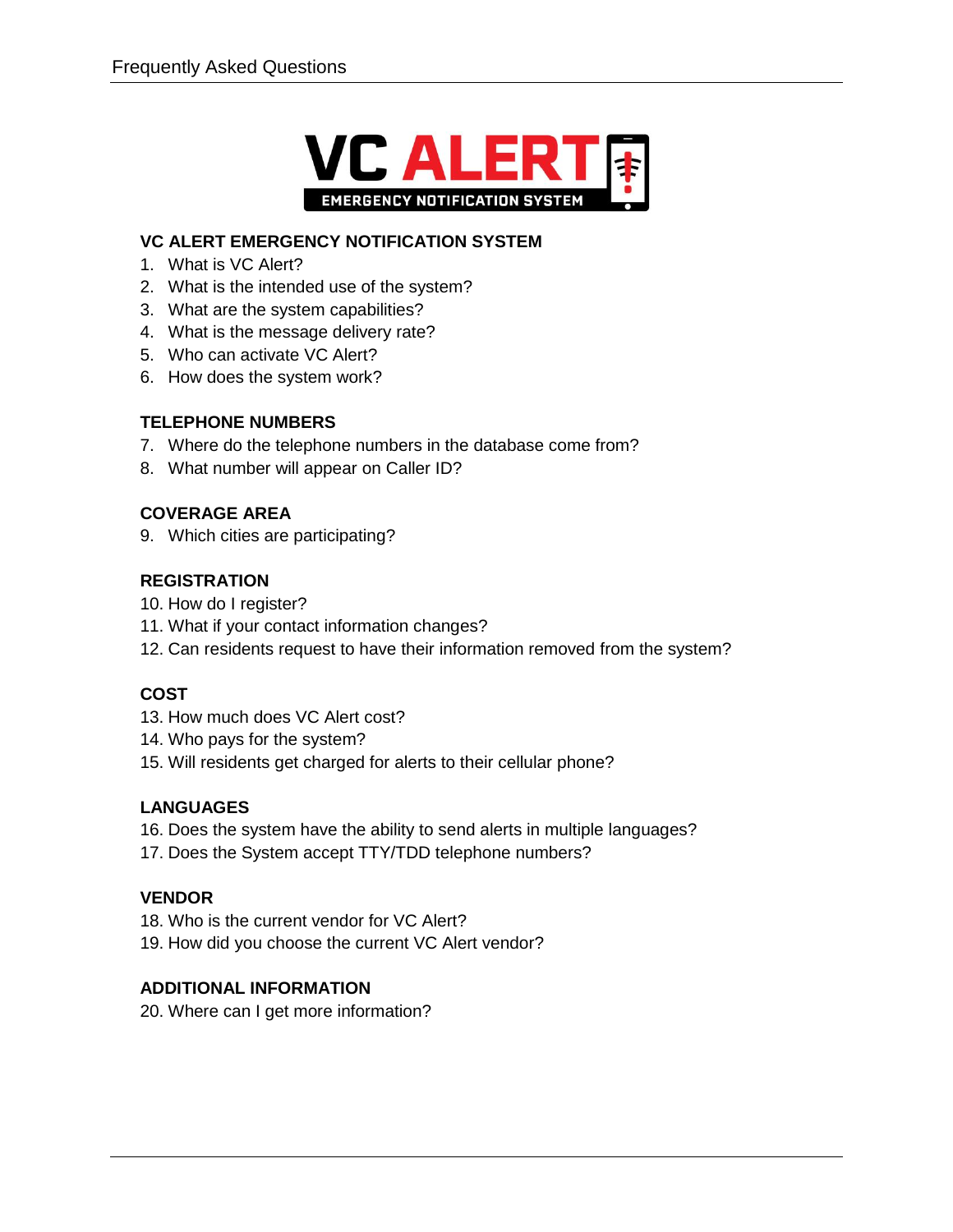

## **1. What is VC Alert?**

Ventura County has implemented a state-of-the-art emergency notification system that may be used to deliver time sensitive emergency alerts to residents when there is a threat to your health and safety.

## **2. What is the intended use of the system?**

The VC Alert emergency notification system is used for emergency purposes such as: Evacuation orders, shelter-in-place orders, hazardous materials incidents, community policing (AMBER alerts, endangered missing adults/children, prisoner escapes, search for outstanding suspects), public health alerts (boil water alerts, biting animal alerts, infectious disease outbreak, heat and cold advisories to vulnerable populations), severe weather, and any other threat to the health or safety of residents.

## **3. What are the system capabilities?**

VC Alert emergency notification system can contact thousands of residents instantly via home telephone number, cellular telephone number, business telephone number, email address, text messaging, facsimile and TTY devices.

## **4. What is the message delivery rate?**

Approximately 100,000 simultaneous telephonic calls, text messages and emails per hour.

## **5. Who can activate VC Alert?**

The VC Alert emergency notification system is a regional tool used by all 10 cities and the county. Local Public Safety Officials can request the system be activated when there is a threat to the health and safety of residents in Ventura County.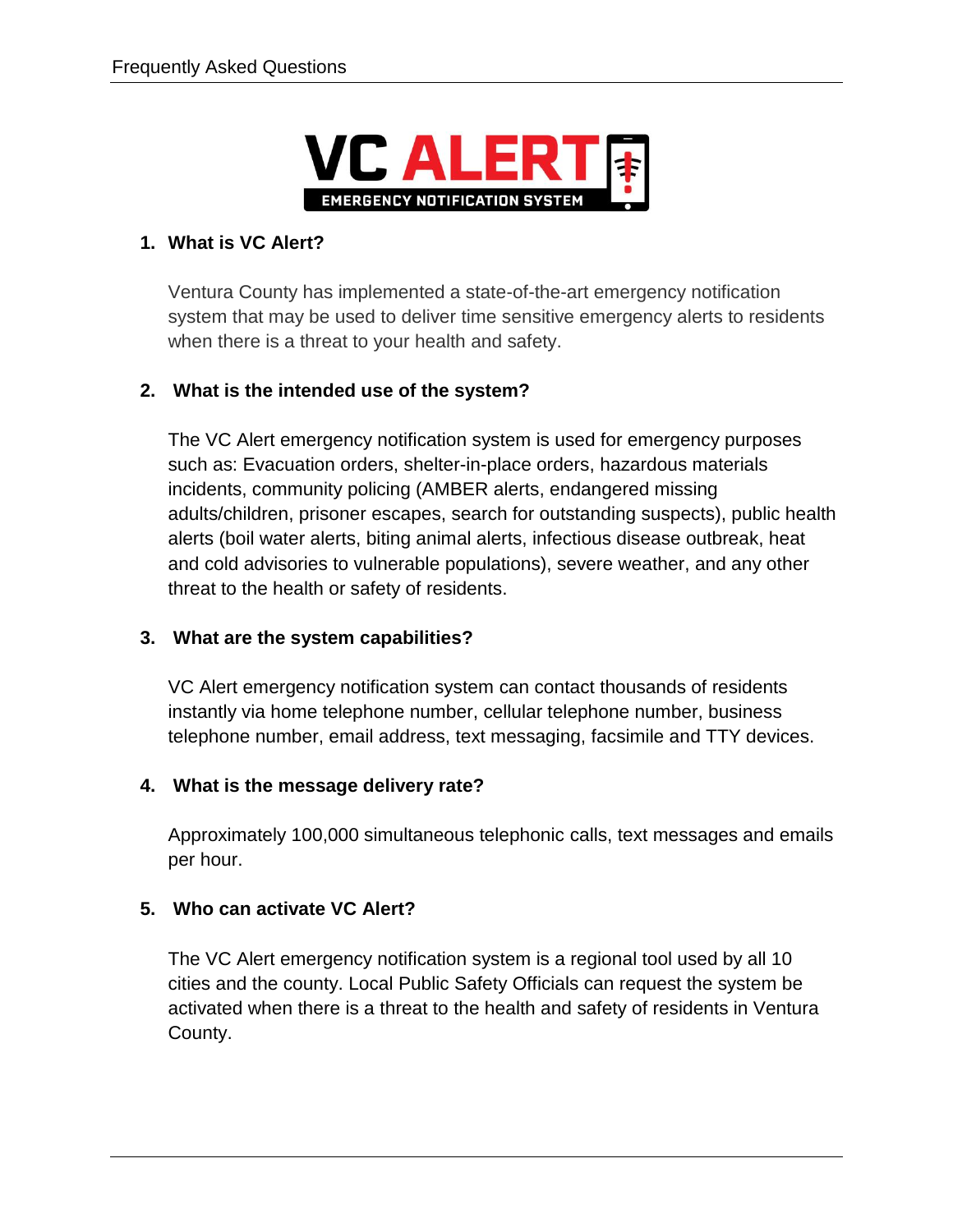

#### **6. How does the system work?**

Public Safety Officials may issue an emergency notification through the VC Alert emergency notification system when there is a threat to the health and safety of residents in Ventura County. The VC Alert system contacts thousands of residents instantly by phone, text and email. Recipients will receive vital information and instructions regarding the emergency impacting their home address. If the recipient does not confirm receipt of the message, the system may continue to contact them until a confirmation is received.

It is important for residents not to rely on VC Alert emergency notifications as their only means of emergency information. The system may be used in conjunction with information provided to the media, directions given by emergency responders, and information posted on official city, county and government websites.

## **7. Where do the telephone numbers in the database come from?**

The VC Alert emergency notification system utilizes commercially available phone data as a core source of contact information. This includes all listed and unlisted landline telephone numbers from AT&T and Frontier.

## **8. What number will appear on Caller ID?**

VC Alert enables the agency sending the alert to specify the number that appears on Caller ID.

## **9. Which cities are participating?**

City of Camarillo, City of Fillmore, City of Moorpark, City of Ojai, City of Oxnard, City of Port Hueneme, City of Santa Paula, City of Simi Valley, City of Thousand Oaks, City of Ventura, and the unincorporated areas of Ventura County.

## **10. How do I register?**

Internet – Go to [www.vcalert.org.](http://www.vcalert.org/) Registering online allows you to create your own profile and manage your own contact methods and addresses.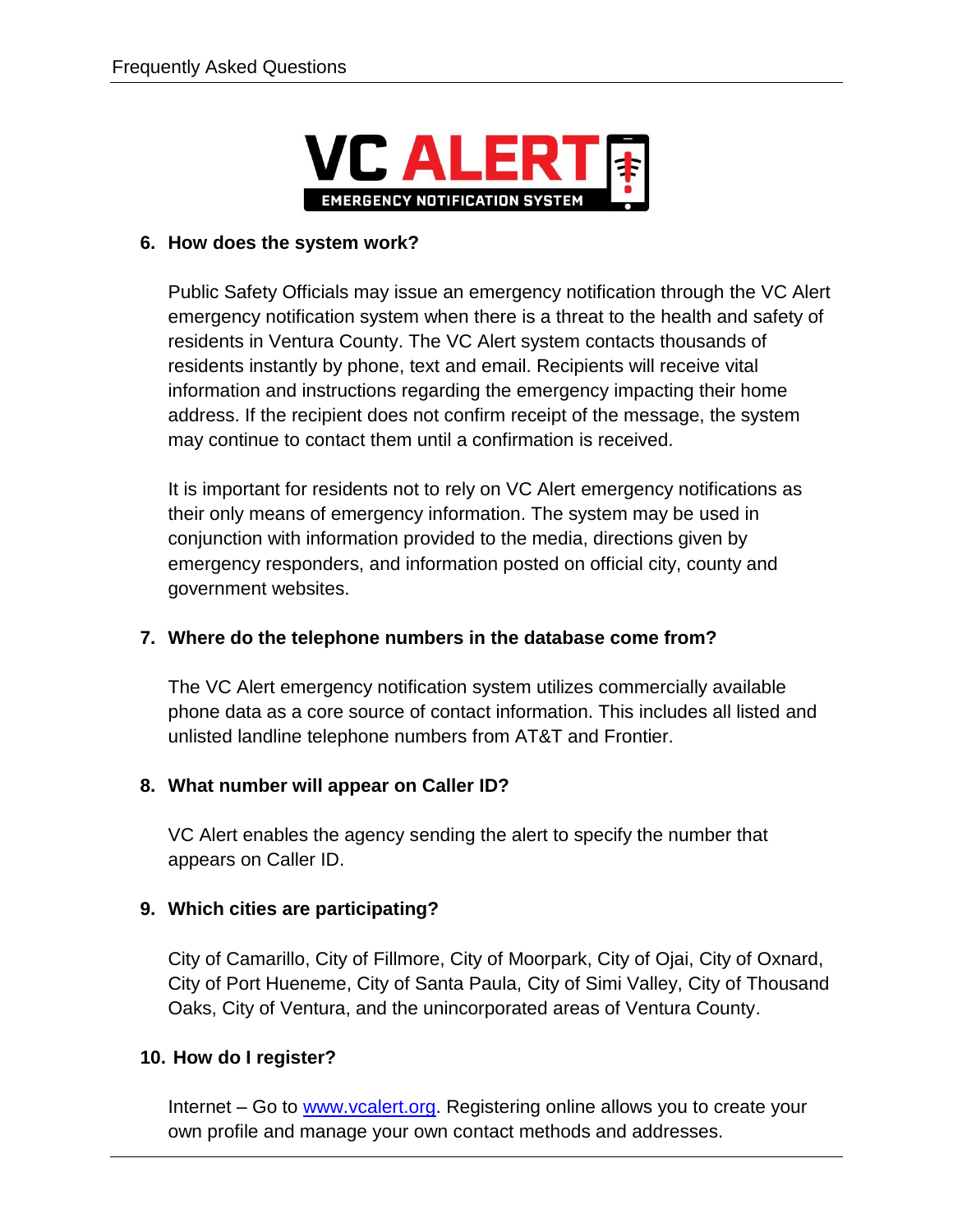

Text Message – Text the word VCALERT to 313131. Follow the instructions to register.

Phone – Call 805-648-9283

Email – [vc.alert@ventura.org](mailto:vc.alert@ventura.org)

## **11. What if your contact information changes?**

You may update your contact information online by visiting www.vcalert.org.

## **12. Can residents request to have their information removed from the system?**

Yes, residents may request to be removed from the VC Alert database by visiting [www.vcalert.org](http://www.vcalert.org/) or by calling the VC Alert hotline at 805-648-9283.

## **13. How much does VC Alert cost?**

The cost to implement the VC Alert Emergency Notification System in 2019 is \$128,195, which was paid for through the State Homeland Security Grant Program.

## **14. Who pays for the system?**

VC Alert is a free service provided to the public by the Ventura County Sheriff's Office of Emergency Services and participating cities.

# **15. Will residents get charged for alerts to their cellular phone?**

Call and text messaging charges may apply when you receive alerts, depending on your cellular provider and calling plan. The County of Ventura is not responsible for any charges that may be incurred as a result of you receiving these alerts.

## **16. Does the system have the ability to send alerts in multiple languages?**